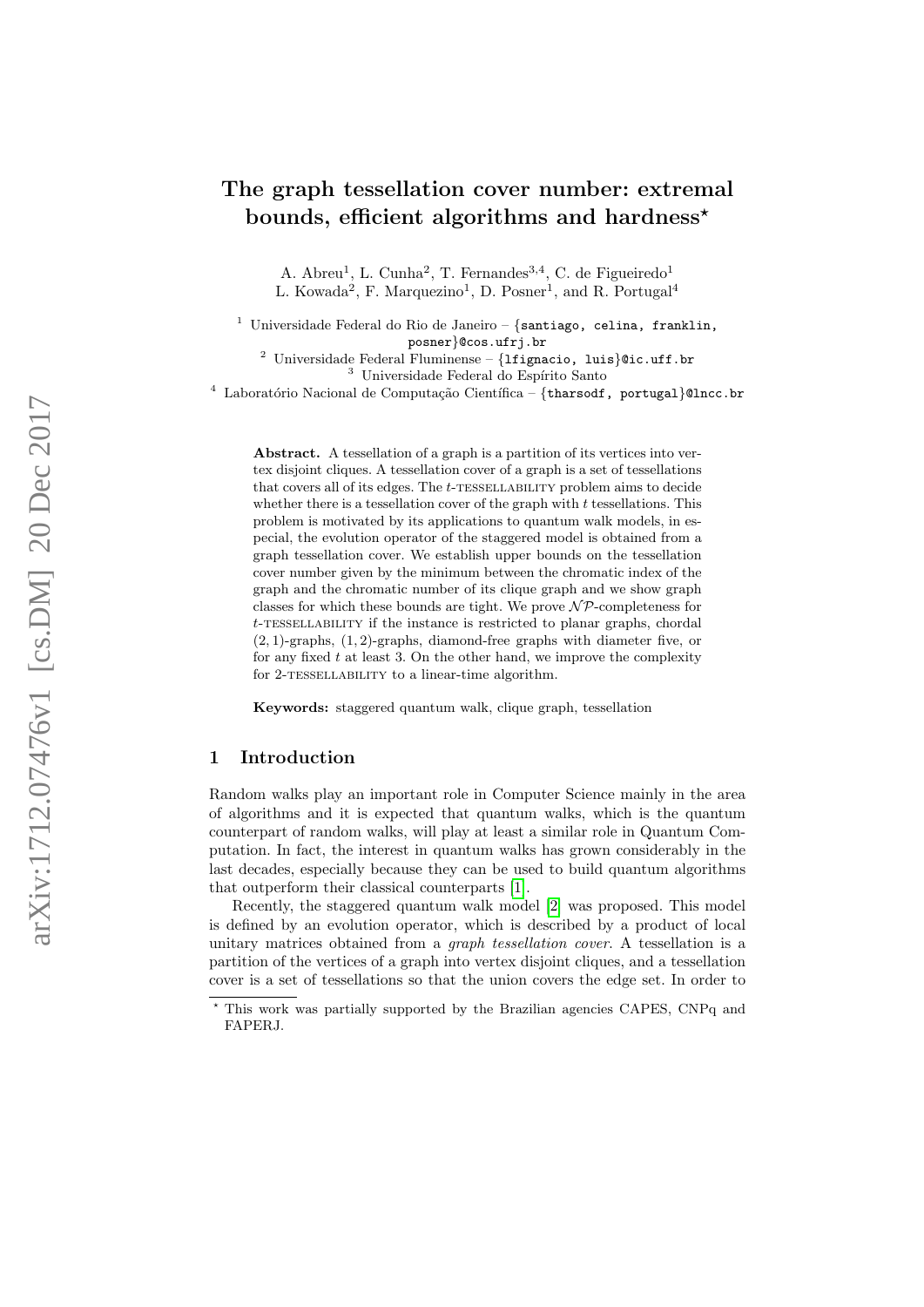fully understand the possibilities of the staggered model, it is fundamental to introduce the t-TESSELLABILITY problem. This problem aims to decide whether a given graph can be covered by t tessellations.

The simplest evolution operators are the product of few local unitary matrices, and at least two matrices (corresponding to 2-tessellable graphs) are required. There is a recipe to build a local unitary matrix based on a tessellation [\[2\]](#page-11-1). Each clique of the partition establishes a neighborhood around which the walker can move under the action of the local unitary matrix. To define the evolution operator of the quantum walk, one has to include extra tessellations until the tessellation union covers the edge set. Fig. [1](#page-1-0) depicts an example of how a quantum walker could spread across the vertices of a graph, given a particular tessellation cover. Bold vertices represent non-zero amplitudes, meaning that a measurement of the position can reveal the walker at one of those vertices. Note that after each step the walker spreads across the cliques in the corresponding tessellation.



<span id="page-1-0"></span>Fig. 1. The spreading of a walker subject to locality across a 2-tessellable graph. At each step, the walker may be observed at bold vertices.

The study of tessellations in the context of Quantum Computing was proposed by Portugal et al. [\[2\]](#page-11-1) with the goal of obtaining the dynamics of quantum walks. Portugal analyzed the 2-tessellable case in [\[3\]](#page-11-2) and we described examples for the t-tessellable case in [\[4\]](#page-11-3). The present work is the first systematic attempt to study the tessellation problem as a branch of Graph Theory. Our aim is the study of graph classes with extremal tessellation cover numbers, efficient algorithms, and hardness.

We describe upper bounds in Section [2.](#page-1-1) We establish graph classes for which these bounds are tight in Section [3.](#page-3-0) We use these graphs with extremal tessellation covers to establish hardness results for several graph classes in Section [4.](#page-5-0) We obtain proofs of  $t$ -TESSELLABILITY  $N$ P-completeness for planar graphs, chordal  $(2, 1)$ -graphs,  $(1, 2)$ -graphs, diamond-free graphs with diameter five, or if t is fixed for  $t \geq 3$ . Moreover, we describe a linear-time algorithm for 2-TESSELLABILITY.

# <span id="page-1-1"></span>2 Preliminaries on the tessellation cover number

A clique is a subset of vertices of a graph such that its induced subgraph is complete. The size of a maximum clique of a graph G is denoted by  $\omega(G)$ . The *clique graph*  $K(G)$  is the intersection graph of the maximal cliques of G. A partition of the vertices of a graph into cliques is a collection of vertex disjoint cliques, where the union of these cliques is the vertex set. Clique graphs play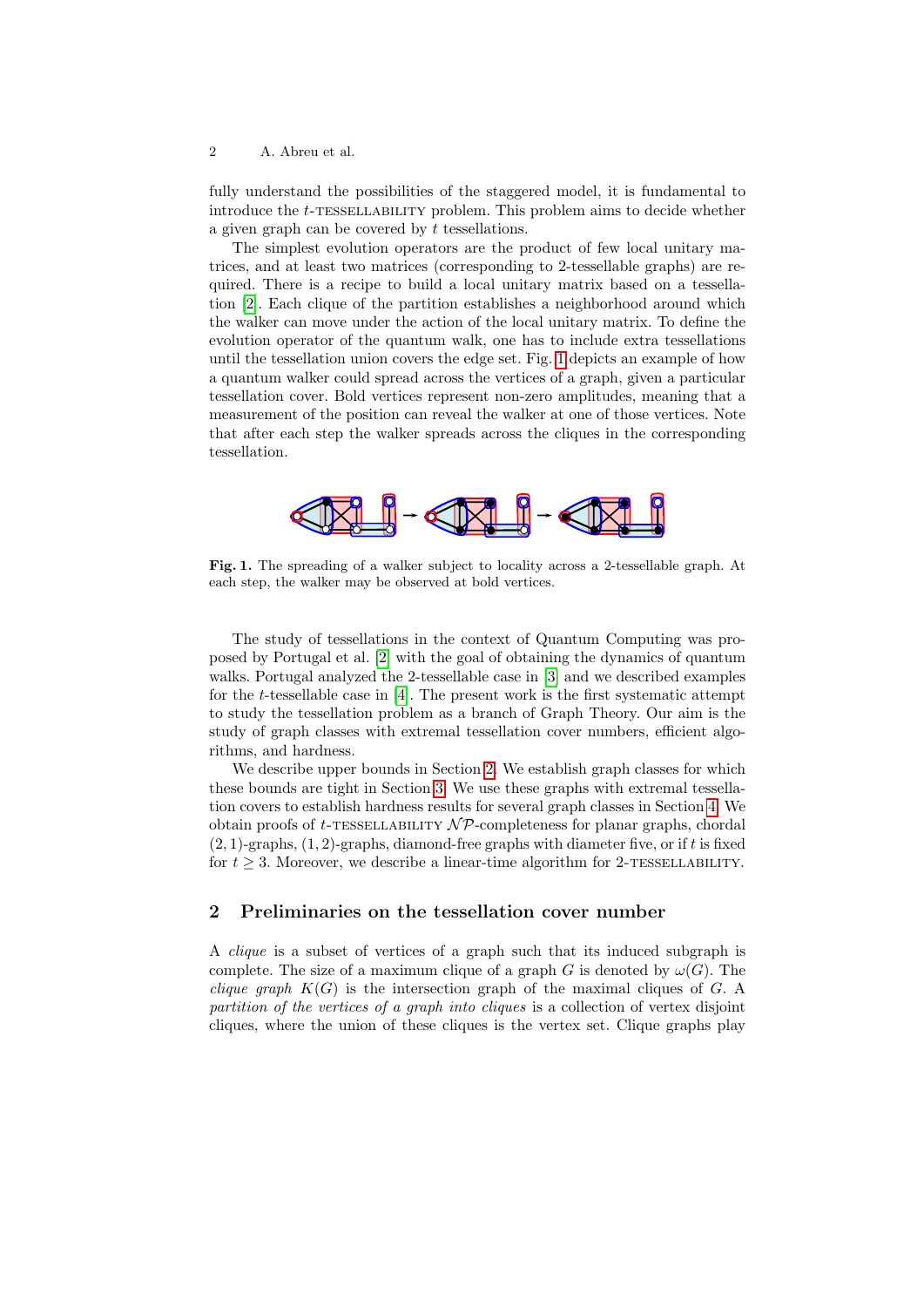a central role in tessellation covers. (See [\[5\]](#page-11-4) for an extensive survey on clique graphs and [\[6\]](#page-11-5) for omitted graph theory terminologies).

**Definition 1.** A tessellation  $\mathcal T$  is a partition of the vertices of a graph into cliques. An edge belongs to the tessellation  $\mathcal T$  if and only if its endpoints belong to the same clique in  $\mathcal T$ . The set of edges belonging to  $\mathcal T$  is denoted by  $\mathcal E(\mathcal T)$ .

**Definition 2.** Given a graph G with edge set  $E(G)$ , a tessellation cover of size t of G is a set of t tessellations  $\mathcal{T}_1, ..., \mathcal{T}_t$ , whose union  $\cup_{i=1}^t \mathcal{E}(\mathcal{T}_i) = E(G)$ . A graph G is called t-tessellable if there is a tessellation cover of size at most t. The t-TESSELLABILITY PROBLEM aims to decide whether a graph  $G$  is t-tessellable. The tessellation cover number  $T(G)$  is the size of a smallest tessellation cover of G.

A coloring (resp. an edge-coloring) of a graph is a labeling of the vertices (resp. edges) with colors such that no two adjacent vertices (resp. incident edges) have the same color. A k-colorable (resp. k-edge-colorable) graph is the one which admits a *coloring* (resp. an *edge-coloring*) with at most  $k$  colors. The *chromatic* number  $\chi(G)$  (resp. *chromatic index*  $\chi'(G)$ ) of a graph G is the smallest number of colors needed to color the vertices (resp. edges) of G.

Note that an edge-coloring of a graph G induces a tessellation cover of G. Each color class induces a partition of the vertex set into disjoint cliques of size two (vertices incident to edges of that color) and cliques of size one (vertices not incident to edges of that color), which forms a tessellation. Moreover, a coloring of  $K(G)$  induces a tessellation cover of G. As presented in [\[4\]](#page-11-3), two vertices of the same color in  $K(G)$  correspond to disjoint maximal cliques of G and every edge of G is in at least one maximal clique. So, each color in  $K(G)$  defines a tessellation in G by possibly adding cliques of size one (vertices that do not belong to maximal cliques of  $G$ , which are related to vertices of  $K(G)$  with that color), such that the union of these tessellations is the edge set of  $G$ . Hence, we have the following upper bounds.

<span id="page-2-0"></span>**Theorem 1** If G is a graph, then  $T(G) \le \min \{ \chi'(G), \chi(K(G)) \}.$ 

Portugal [\[3\]](#page-11-2) characterized the 2-tessellable graphs as those whose clique graphs are bipartite graphs. In order to characterize t-tessellable graphs, for  $t \geq 3$ , we were able to find graph classes such that  $T(G) = 3$ , with  $\chi'(G)$ and  $\chi(K(G))$  arbitrarily large, and additionally graph classes with extremal values of Theorem [1,](#page-2-0) i.e.  $T(G) = \chi'(G)$  but  $\chi(K(G))$  arbitrarily large; and  $T(G) = \chi(K(G))$  but  $\chi'(G)$  arbitrarily large, some of those examples were described in [\[4\]](#page-11-3).

An interesting case occurs for a triangle-free graph. Note that any of its tessellations can only be formed by cliques of size two or one. Hence, we have an extremal result that if G is a triangle-free graph, then  $T(G) = \chi'(G)$ .

A graph is  $(k, \ell)$  if its vertex set can be partitioned into k stable sets and  $\ell$  cliques. Particularly,  $(2, 0)$ -graphs are *bipartite graphs*. It is known how to ∆-edge-color bipartite graphs [\[7\]](#page-12-0) and to ∆-edge-color {triangle, proper major} free graphs  $[8]$  in polynomial time. Therefore, not only  $t$ -TESSELLABILITY is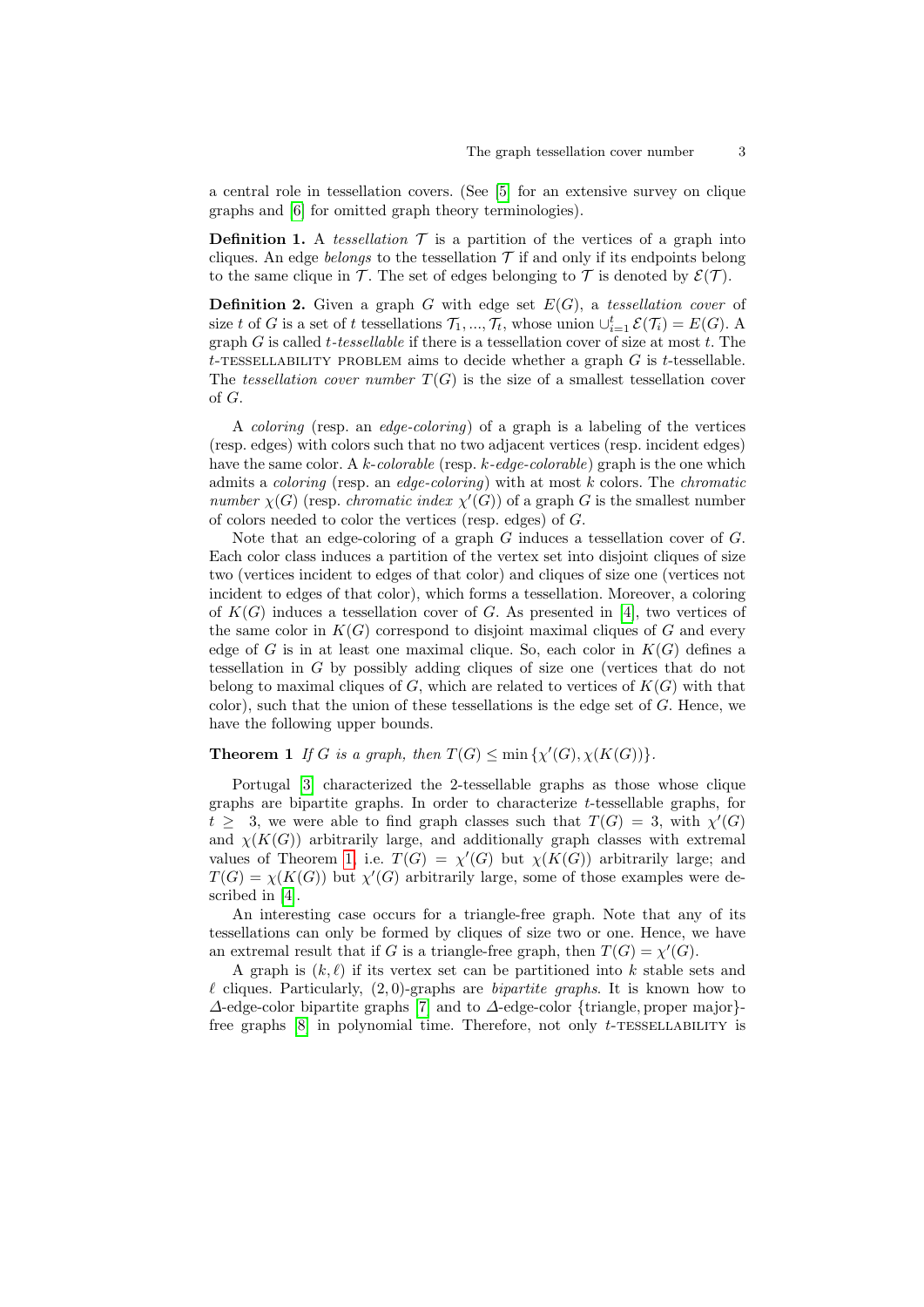polynomial time solvable for bipartite graphs and for {triangle, proper major} free graphs, but there are also polynomial time procedures to obtain a minimum tessellation cover for these graph classes. Besides that, it is known that 3-EDGE COLORABILITY of triangle-free graphs is  $N \mathcal{P}$ -complete [\[9\]](#page-12-2). Therefore, 3-TESSELLABILITY of triangle-free graphs is also  $N\mathcal{P}$ -complete.

## <span id="page-3-0"></span>3 Extremal tessellation covers

Throughout the paper, an extremal tessellation cover of a graph is one of its tessellation covers whose size reaches an upper bound of Theorem [1.](#page-2-0) We are particularly interested in constructing graphs for which these extremal tessellation covers correspond (or are close) to an optimal edge coloring or an optimal vertex coloring of the clique graph of the original graph. For the sake of convenience, we may omit one-vertex cliques inside tessellations in our proofs.

<span id="page-3-1"></span>**Construction 1** Let  $H$  be obtained from a graph  $G$  by adding a star with  $\chi'(G)$  leaves and identifying one of these leaves with a minimum degree vertex of G.

The tessellation cover number of  $H$ , obtained from Construction [1](#page-3-1) on a nonregular graph G, is equal to its original chromatic index, i.e.,  $T(H) = \chi'(H)$  $\chi'(G)$ . For regular graphs, if  $\chi'(G) = \Delta + 1$ , then  $T(H) = \chi'(H) = \chi'(G)$ . Otherwise,  $T(H) = \chi'(H) = \chi'(G) + 1$  $T(H) = \chi'(H) = \chi'(G) + 1$ . Construction 1 also implies that every non-regular graph G is subgraph of a graph H with  $T(H) = \chi'(H) = \chi'(G)$ .

Similarly, there exists a construction in diamond-free graphs, which are the  ${K_4 \setminus \{e\}}$ -free graphs, to force the tessellation cover number to be equal to the original chromatic number of the clique graph. First, we define a property of the cliques on a tessellation called exposed maximal clique. Such a property helps us with particular cases of diamond-free graphs.

**Definition 3.** A maximal clique K of a graph G is said exposed by a tessellation cover C if  $E(K) \nsubseteq \mathcal{E}(\mathcal{T})$  for all  $\mathcal{T} \in \mathcal{C}$ , that is, the edges of K are covered by no tessellation of C.

Lemma 1. A graph G admits a minimum tessellation cover with no exposed maximal cliques if and only if  $T(G) = \chi(K(G)).$ 

In the remaining part of this section we consider diamond-free graphs, which have the following properties [\[10\]](#page-12-3): (1) their clique-graphs are diamond-free, and (2) any two maximal cliques intersect in at most one vertex.

<span id="page-3-2"></span>**Theorem 2** If G is a diamond-free graph with  $\chi(K(G)) = \omega(K(G))$ , then  $T(G) = \chi(K(G)).$ 

A graph is  $K$ -perfect if its clique graph is perfect [\[11\]](#page-12-4). Since a diamond-free  $K$ -perfect graph G satisfies the premises of Theorem [2,](#page-3-2) we have  $T(G) = \chi(K(G))$ . Note that the size of the clique graph of a diamond-free graph is polynomially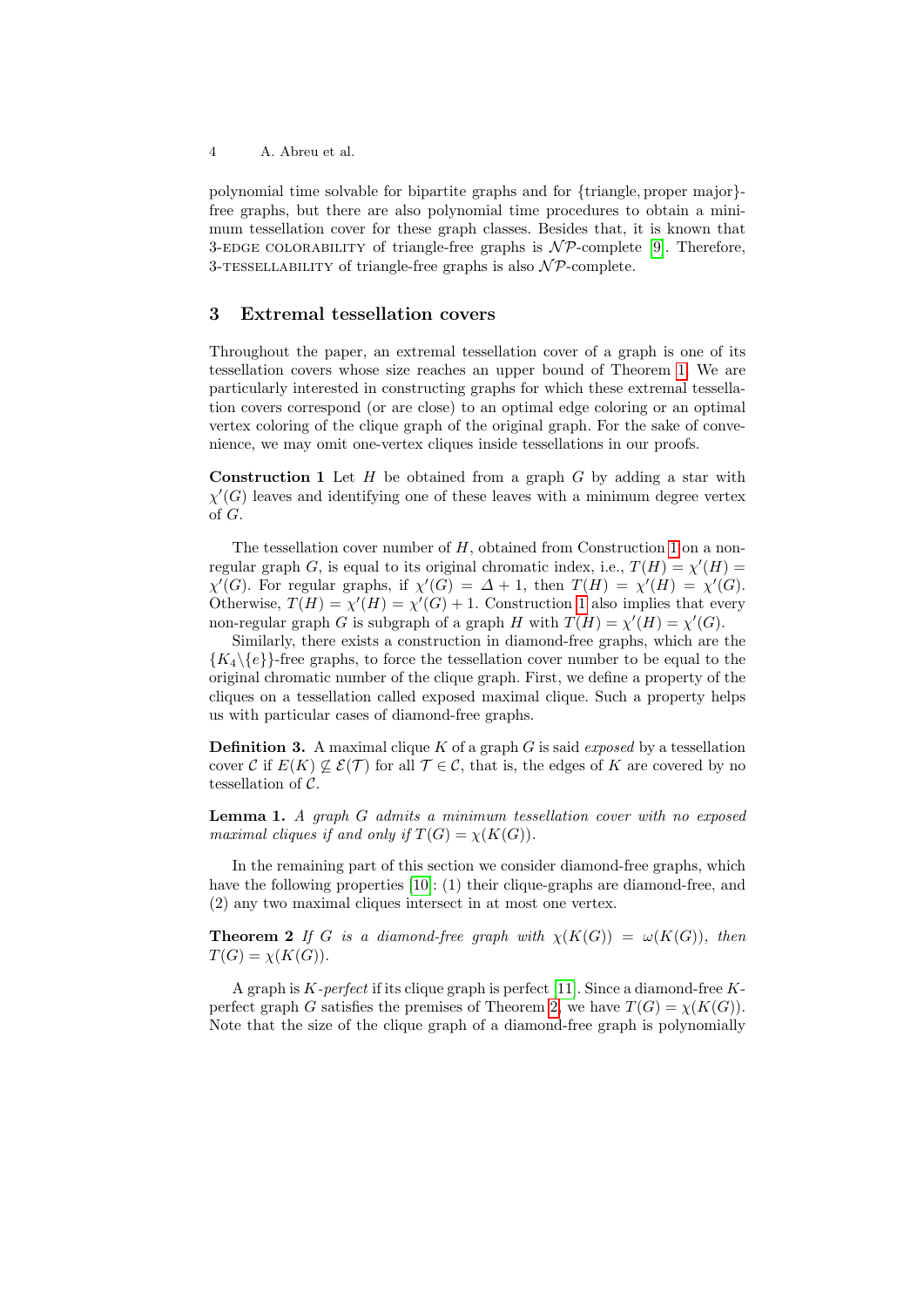bounded by the size of the original graph. Moreover, there is a polynomial-time algorithm to obtain an optimal coloring of  $K(G)$  with  $\omega(K(G))$  colors [\[12\]](#page-12-5) and, by Theorem [1,](#page-2-0) a coloring of  $K(G)$  with t colors yields that G is t-tessellable. Thus, both the tessellation cover number and a minimum tessellation cover of diamond-free K-perfect graphs are obtained in polynomial time.

Interestingly, there are diamond-free graphs whose clique graphs have chromatic number greater than the tessellation cover number. Fig. [2](#page-4-0) illustrates an example of a 3-tessellable diamond-free graph whose clique graph has chromatic number 4 (the clique graph  $K(G)$  is the Grötzsch graph, i.e. Mycielskian of a 5-cycle graph). Note that any minimum tessellation cover of this graph necessarily has an exposed maximal clique. Moreover, this graph shows that the upper bound of Theorem [3](#page-4-1) is tight.



<span id="page-4-0"></span>Fig. 2. Example of a 3-tessellable graph  $G$  whose clique graph is the Mycielskian of a  $C_5$ , with  $\chi(K(G)) = 4$  but  $T(G) = 3$ . Each tessellation is depicted separately.

**Lemma 2.** Let G be a 3-tessellable diamond-free graph. If  $C_1$  and  $C_2$  are two maximal cliques of G with a common vertex, then  $C_1$  and  $C_2$  cannot be both exposed by a minimum tessellation cover.

<span id="page-4-1"></span>**Theorem 3** If G is a 3-tessellable diamond-free graph, then  $3 \le \chi(K(G)) \le 4$ .

We finish this section with a construction which forces the tessellation cover number of a graph  $H$ , obtained from Construction [2](#page-4-2) on a diamond-free graph G, to be  $T(H) = \chi(K(H)) = \chi(K(G))$ . If G has  $T(G) < \chi(K(G))$ , then there is no vertex that belongs to  $\chi(K(G))$  maximal cliques. The graph H obtained from G by Construction [2](#page-4-2) satisfies  $\chi(K(H)) = \chi(K(G))$  and contains a vertex that belongs to  $\chi(K(G))$  maximal cliques, which implies  $T(H) = \chi(K(G)).$ 

<span id="page-4-2"></span>**Construction 2** Let  $H$  be obtained from a graph  $G$  by iteratively adding pendant vertices to a vertex of G until it belongs to  $\chi(K(G))$  maximal cliques.

Construction [2](#page-4-2) implies that every diamond-free graph  $G$  is a subgraph of a graph H with  $T(H) = \chi(K(H)) = \chi(K(G))$ . Note that this construction is not restricted to diamond-free graphs and it can also be applied several times to vertices that only belong to one maximal clique. The hardness proofs of Theorems [5](#page-6-0) and [6](#page-6-1) rely on this result.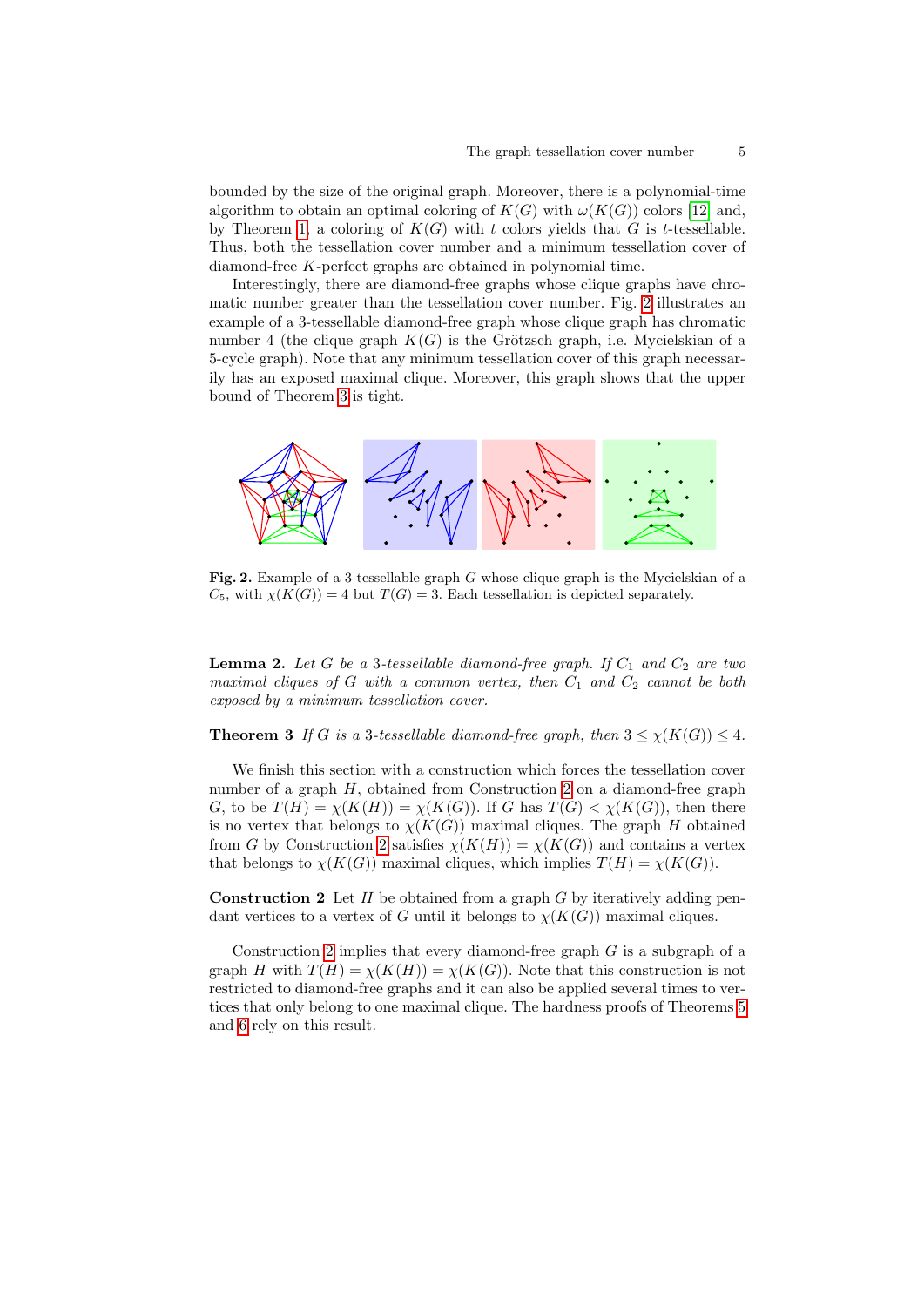# <span id="page-5-0"></span>4 Computational complexity

Now, we focus on the computational complexity of  $t$ -TESSELLABILITY, by firstly proving that the problem is in  $\mathcal{NP}$ . In Section [4.1,](#page-5-1) we use extremal tessellation covers obtained in the previous section to show  $\mathcal{NP}$ -completeness for any fixed  $t > 3$  and when the problem instance is restricted to some graph classes. In Section [4.2,](#page-9-0) we efficiently solve 2-TESSELLABILITY in linear time.

Lemma 3.  $t$ -TESSELLABILITY is in  $\mathcal{NP}$ .

*Proof.* Consider a certificate for an instance of  $t$ -TESSELLABILITY, which consists of at most  $t$  tessellations of a given graph  $G$ . Note that each tessellation has at most m edges. Moreover, by Theorem [1](#page-2-0) and the well-known Vizing's theorem on edge-colorability, if  $t > \Delta + 1$ , then the answer is automatically YES. Otherwise, one can easily verify in polynomial time if the at most  $m$  edges in each of the at most  $t \leq \Delta + 1$  tessellations form disjoint cliques in G and if the at most  $m(\Delta+1)$  edges in these tessellations cover all edges of G.

#### <span id="page-5-1"></span>4.1  $\mathcal{NP}$ -completeness

A graph is planar if it can be embedded in the plane such that no two edges cross each other. We show a polynomial transformation from the  $N\mathcal{P}$ -complete 3- $\text{COLORABILITY of planar graphs with maximum degree four } [7] \text{ to } 3\text{-}\text{TESSELABI-}$  $\text{COLORABILITY of planar graphs with maximum degree four } [7] \text{ to } 3\text{-}\text{TESSELABI-}$  $\text{COLORABILITY of planar graphs with maximum degree four } [7] \text{ to } 3\text{-}\text{TESSELABI-}$ lity of planar graphs with maximum degree six.



<span id="page-5-3"></span>Fig. 3. The 3-tessellable *graph-gadget* of Lemma [4.](#page-5-2) Each tessellation is depicted separately. The external vertices are a, b, c, e, j, l, n, o, and the internal vertices are the remaining ones.

<span id="page-5-2"></span>Lemma 4. Any tessellation cover of size 3 of the graph-gadget depicted in Fig. [3](#page-5-3) contains a tessellation that has the middle and the external triangles.

<span id="page-5-5"></span><span id="page-5-4"></span>**Construction 3** Let graph  $H$  be obtained from a graph  $G$  by local replacements of the vertices of  $G$  such that each vertex  $u$  of  $G$  represents a graph-gadget of Fig. [3](#page-5-3) denoted by u-gadget and each edge  $uv$  of  $G$  represents the intersection of the u-gadget with the v-gadget by identifying two external vertices of external triangles of those graph-gadgets.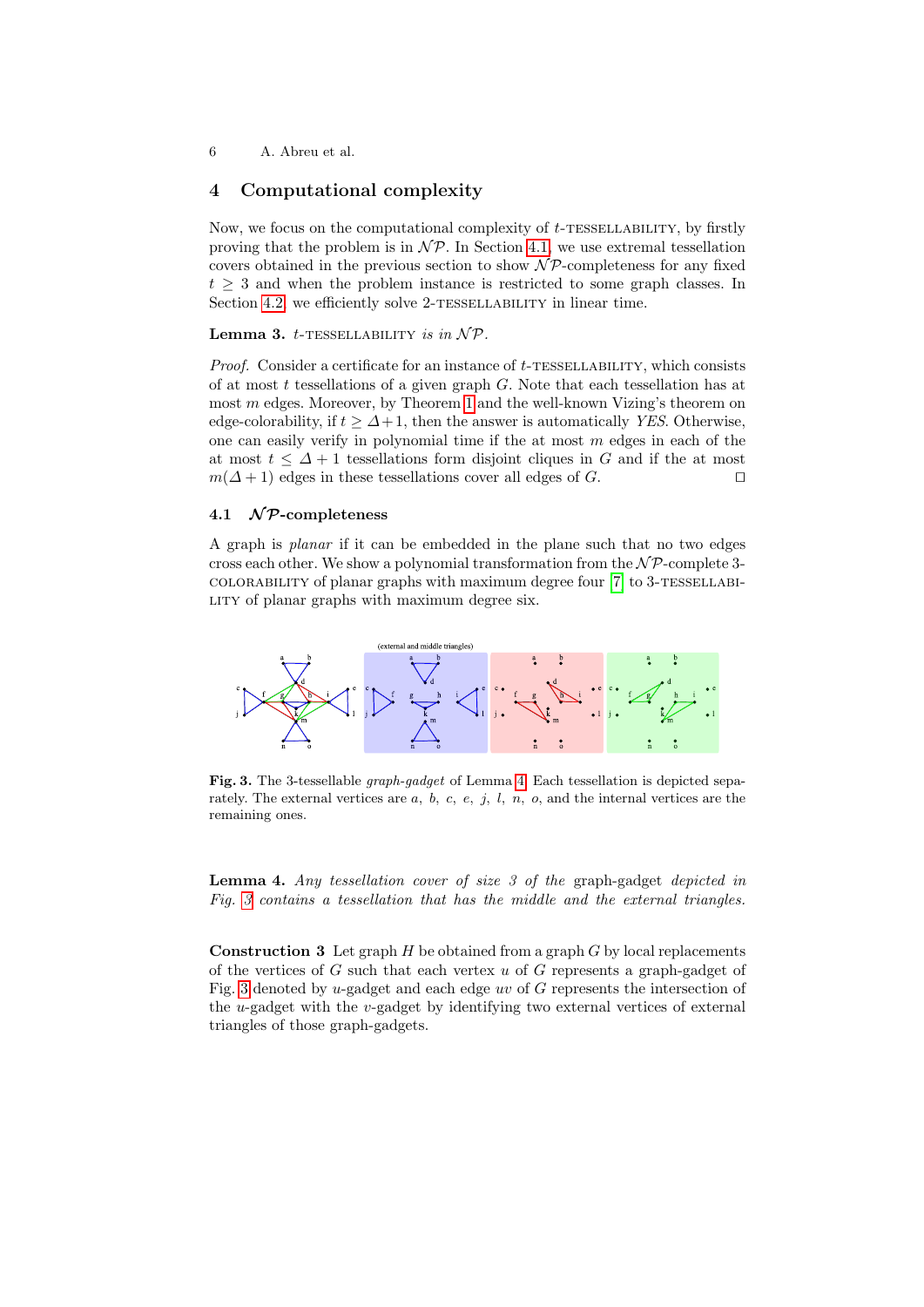Theorem 4 3-TESSELLABILITY of planar graphs with  $\Delta \leq 6$  is NP-complete.

*Proof.* Let  $G$  be an instance graph of 3-COLORABILITY of planar graphs with  $\Delta \leq 4$  and H be obtained by Construction [3](#page-5-4) on G. Notice that applying Con-struction [3](#page-5-4) on a planar graphs with  $\Delta \leq 4$  results on a planar graph with  $\Delta \leq 6$ .

Suppose that  $G$  is 3-colorable. Then,  $H$  is 3-tessellable because the middle and the external triangles of a v-gadget can be covered by the tessellation related to the color of  $v$  and the remaining triangles of the  $v$ -gadget can be covered by the other two tessellations.

Suppose that  $H$  is 3-tessellable. Then,  $G$  is 3-colorable because the color of v in  $G$  can be related to the tessellation that covers the middle triangle of the v-gadget. This assignment is a 3-coloring because by Lemma [4](#page-5-2) all external triangles of the v-gadget belong to the same tessellation of the middle triangle. The external triangles of the v-gadget are connected to the external triangles of the graph-gadgets of the neighborhood of  $v$ . Then, the tessellations of the latter external triangles must differ from the external triangles of the v-gadget. This implies that the neighborhood of vertex  $v$  receives different colors from the color of  $v$ .

The next construction allows us to show a hardness proof of  $t$ -TESSELLABILITY for any fixed  $t \geq 4$ .

<span id="page-6-2"></span>**Construction 4** Let  $H$  be a graph obtained from a graph  $G$  and a subset  $F \subseteq V(G)$  as follows. Initially H is equal to G. Let  $F = \{v_1, ..., v_{|F|}\}$  be a subset of vertices of  $V(H)$ . Add to H a complete graph  $U = \{u_1, ..., u_{|F|}\}\.$  Add three vertices  $c_1$ ,  $c_2$  and  $c_3$  adjacent to all vertices of U. Consider an integer  $t \geq 4$ . For each  $c_i$  (1  $\leq i \leq 3$ ), add  $t-1$  pendant vertices incident to  $c_i$ . For each  $1 \leq j \leq |F|$ , add an edge  $v_ju_j$  and vertices  $w_{j,l}$  for  $1 \leq l \leq t-3$  adjacent to both  $v_i$  and  $u_j$ . For each vertex  $w_{i,l}$ , add  $t-1$  pendant vertices incident to  $w_{i,l}$ .

<span id="page-6-0"></span>**Theorem 5** t-TESSELLABILITY for any fixed  $t > 4$  is  $\mathcal{NP}$ -complete.

Sketch of the proof. Let  $G$  be an instance graph of 3-COLORABILITY of planar graphs with  $\Delta$  < 4. Let H' be the graph obtained from Construction [3](#page-5-4) on G. Let H be the graph obtained from Construction [4](#page-6-2) on  $H'$  with F being the set of all internal vertices of all graph-gadgets of  $H'$ .

Let  $H[H']$  be the induced subgraph of H by the vertices of H'. H is ttessellable (for  $t \geq 4$ ) if and only  $H[H']$  is 3-tessellable and the  $N\mathcal{P}$ -completeness follows imediately from Theorem [4.](#page-5-5)  $\Box$ 

Next, we show a polynomial transformation from the  $\mathcal{NP}$ -complete 3-COLO-RABILITY  $[7]$  to 4-TESSELLABILITY of chordal  $(2, 1)$ -graphs. This proof is based on a result of Bodlaender et al. [\[13\]](#page-12-6) for  $3-L(0,1)$ -COLORING of split graphs.

<span id="page-6-3"></span><span id="page-6-1"></span>**Construction 5** Let  $H$  be a graph obtained from a non-bipartite graph  $G$  as follows. Initially  $V(H) = V(G) \cup E(G)$  and  $E(H) = \emptyset$ . Add edges to H so that the  $E(G)$  vertices induce a clique. For each  $e = vw \in E(G)$ , add to H edges ve and we. For each vertex  $v \in V(H) \cap V(G)$ , add three pendant vertices incident to v. Add a vertex u adjacent to all  $E(G)$  vertices. Add three pendant vertices incident to  $u$ . Denote all pendant vertices by  $V_2$ .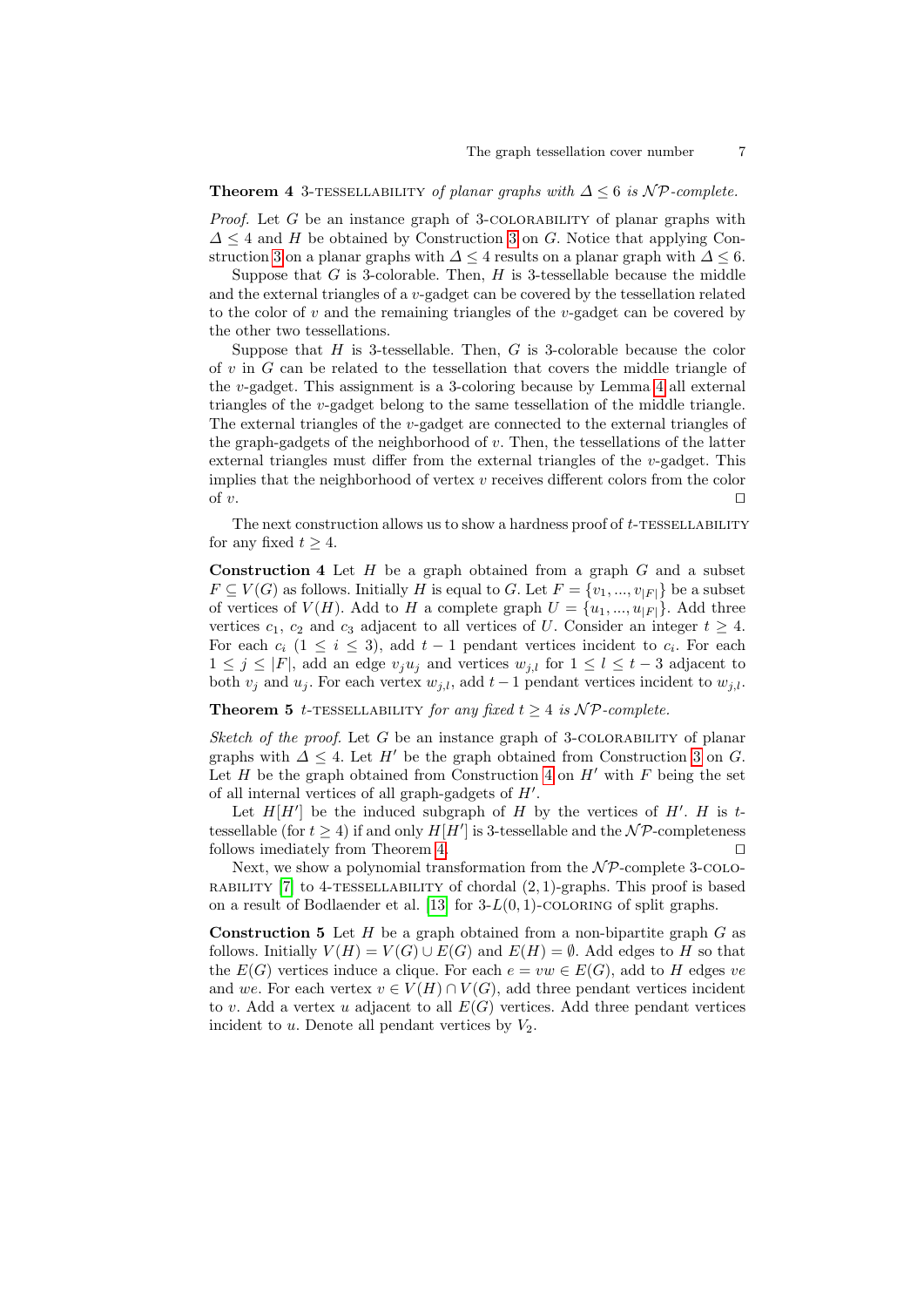**Theorem 6** 4-TESSELLABILITY of chordal  $(2, 1)$ -graphs is  $N \mathcal{P}$ -complete.

Sketch of the proof. Consider the graph  $H$  obtained by Construction [5](#page-6-3) on a nonbipartite instance graph G of 3-COLORABILITY. We have  $V(H) = V(G) \cup E(G) \cup$  $V_2 \cup \{u\}$ . Clearly, H is chordal and  $(2,1)$  with  $E(G)$  as a clique,  $V(G) \cup \{u\}$  as a stable set, and  $V_2$  as another stable set.

The key idea of the proof is that the pendant vertices  $V_2$  force the maximal cliques incident to the vertices in  $V(G) \cup \{u\}$  to be non-exposed. Notice that the tessellation used to cover the clique  $E(G) \cup \{u\}$  cannot cover any other maximal clique with size greater than one incident to  $V(G)$  vertices and  $E(G)$  vertices in H. Therefore, there are only three remaining tessellations to cover those maximal cliques. This implies that G is 3-colorable if and only if  $H$  is 4-tessellable because if  $uv \in E(G)$ , then they receive different colors in a 3-coloring of G. The maximal clique containing vertices  $E(G) \cup \{u\}$  and the maximal clique containing vertices  $E(G) \cup \{v\}$  share a same neighborhood uv and must be covered by different tessellations.  $\hfill\Box$ 

<span id="page-7-0"></span>**Construction 6** Let  $H'$  be a graph obtained from the graph of Construction [5](#page-6-3) by transforming the stable set of  $V(G)$  into a clique, removing one pendant vertex of each vertex of  $V(G)$ , and adding a vertex u' adjacent to all vertices of  $V(G)$  with three new pendant vertices incident to it.

Clearly,  $H'$  from Construction [6](#page-7-0) is a  $(1, 2)$ -graph. Observe that  $H'$  is 4tessellable if and only if  $H$  (from Theorem [6\)](#page-6-1) is 4-tessellable. Therefore, 4-TESSELLABILITY is  $N\mathcal{P}$ -complete for  $(1, 2)$ -graphs.

Next, we show a polynomial transformation from the  $N\mathcal{P}$ -complete problem NAE 3-SAT [\[7\]](#page-12-0) to 3-tessellability of diamond-free graphs with diameter five. This proof is given in two phases: given an instance  $I$  of NAE 3-SAT we construct a clique graph  $K(G)$  for which we show that there is a 3-coloring of  $K(G)$  if and only if I is satisfiable; subsequently, we show that there is a construction of a graph with diameter five  $G$  for which  $G$  is 3-tessellable if and only if  $K(G)$  is 3-colorable.

<span id="page-7-1"></span>**Construction 7** Let  $K(G)$  be a graph obtained from an instance of NAE 3-SAT as follows. For each variable v of I, include a  $P_2$  with vertices v and  $\overline{v}$ in  $K(G)$ . Moreover, add a vertex u adjacent to all  $P_2$ 's vertices. And, for each clause  $\{a \vee b \vee c\}$  of I, add a triangle with vertices  $T_a, T_b, T_c$  in  $K(G)$  and three edges  $aT_a$ ,  $bT_b$ , and  $cT_c$ .

<span id="page-7-2"></span>**Lemma 5.** Let  $K(G)$  be obtained from Construction [7](#page-7-1) on a NAE 3-SAT instance I. Then  $K(G)$  is 3-colorable if and only if I is satisfiable.

*Proof.* Note that, w.l.o.g., the color 1 given to the vertex  $u$  in a 3-coloring cannot be used in any vertex of a  $P_2$ . Moreover, each of the literal vertices v and  $\overline{v}$  of a  $P_2$  receives either the color 2 or 3. Assume w.l.o.g that a literal is true if its color is 2, and false otherwise.

If  $K(G)$  is 3-colorable, then there are no three vertices connected to a clause's triangle with the same color. Otherwise, this color would not be used in the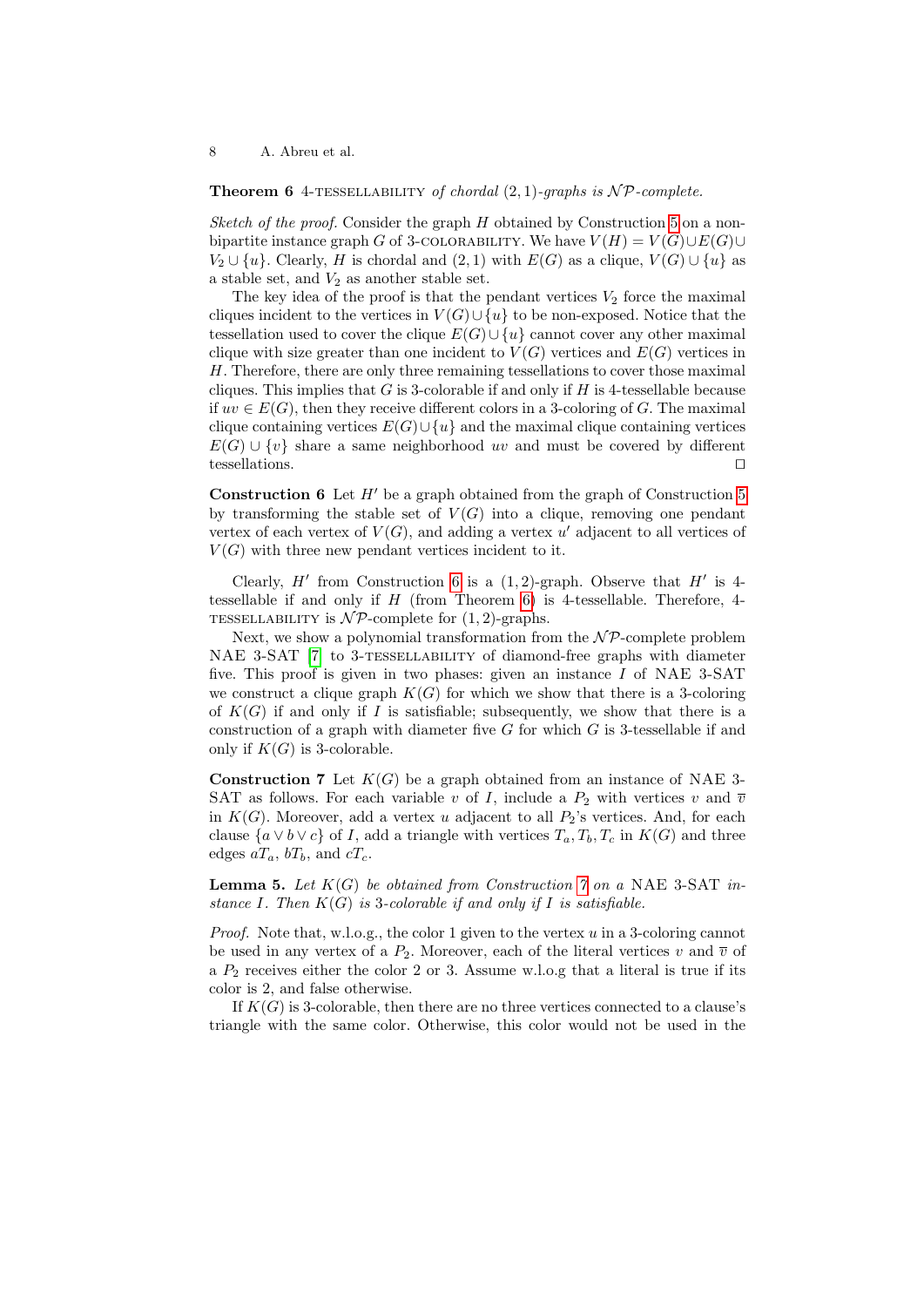triangle vertices and  $K(G)$  would not be 3-colorable, a contradiction. Therefore, the above assignment of values to literals would give a satisfiable solution to the instance.

Conversely, if  $I$  is satisfiable, then one may assign color 2 to each literal vertex which is true and color 3 to its negation. Moreover, vertex  $u$  receives color 1. Since there are no three literal vertices with the same color adjacent to the clause triangles, one may assign colors to the vertices of the triangles in a 3-coloring where a vertex of the triangle adjacent to a vertex with color 2 receives color 3, and a vertex adjacent to a vertex with color 3 receives color 2. The other vertex receives color 1.  $\Box$ 

Next, we construct a graph G for which its clique graph is the  $K(G)$  obtained from Construction [7.](#page-7-1)

<span id="page-8-1"></span>**Construction 8** Let G be obtained from its clique graph  $K(G)$  (of Construc-tion [7\)](#page-7-1) as follows. For each clause's triangle in  $K(G)$ , add a star with three leaves in G, where each of those leaves represents a literal of this clause. Next, all  $P_2$ 's triangles in  $K(G)$  are represented in G by a clique C of size the number of  $P_2$ 's. Each vertex of this clique C represents a variable of  $K(G)$ . For each vertex v of C include the edges of two other cliques (one for each literal of the variable  $v$ ) composed by the leaves of the stars which represent the literals v and  $\overline{v}$  and the vertex  $v$  of  $C$ , as depicted in Fig. [4.](#page-8-0)



<span id="page-8-0"></span>Fig. 4. Example of Construction [8.](#page-8-1)

<span id="page-8-2"></span>**Lemma 6.** Let  $K(G)$  be obtained by Construction [7](#page-7-1) on a NAE 3-SAT in-stance I and G be obtained by Construction [8](#page-8-1) on  $K(G)$ . Then G is 3-tessellable if and only if  $K(G)$  is 3-colorable.

Proof. If G is 3-tessellable, we need one tessellation to cover the maximum clique whose size is the number of variables. Therefore, the other two tessellations are used by the other two maximal cliques (which represent the literals of each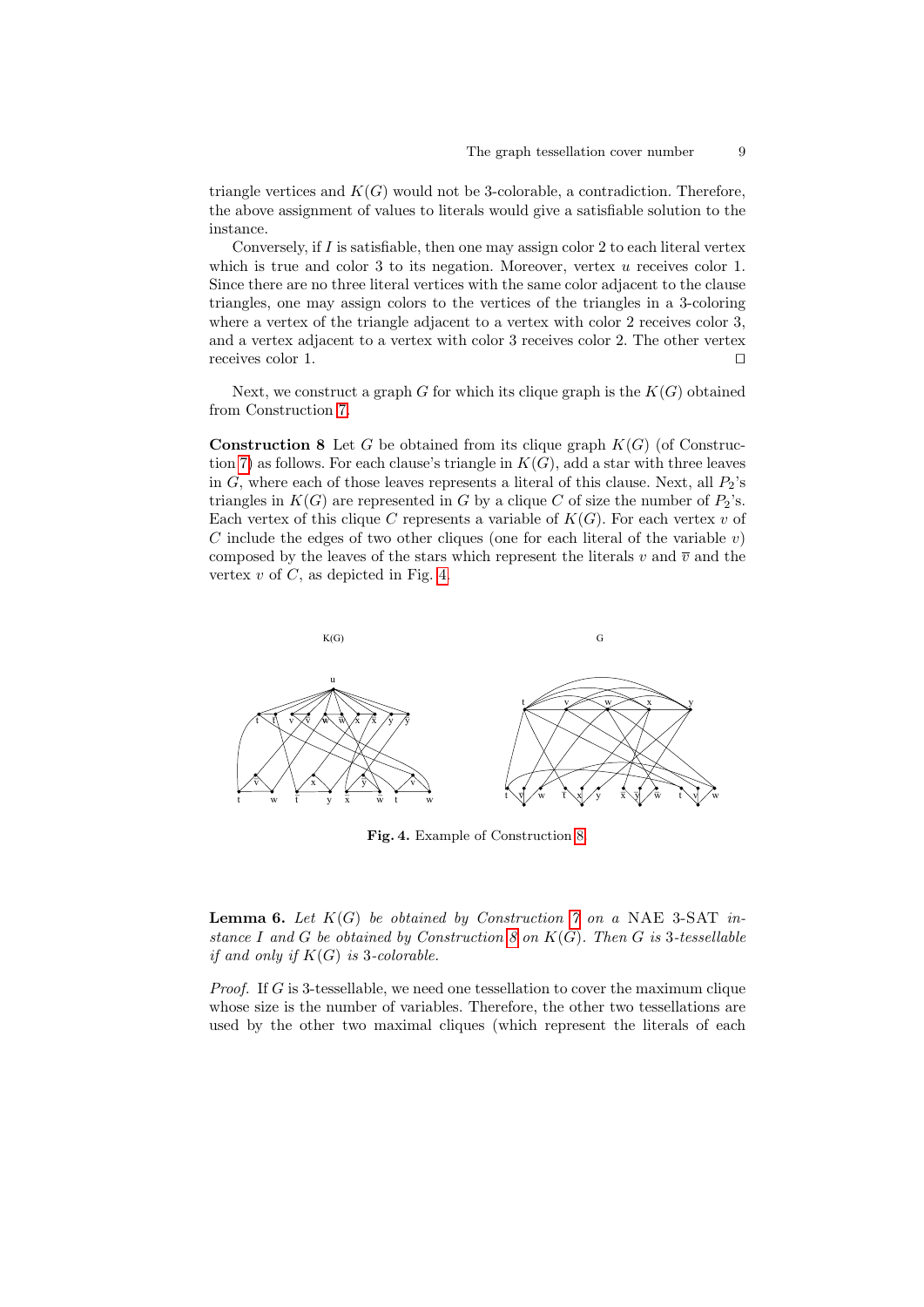variable). Moreover, the star of three leaves of each clause also needs to be covered by 3 tessellations. Note that these maximal cliques represent vertices in  $K(G)$  and the tessellations represent their colors. Therefore,  $K(G)$  is 3-colorable.

If  $K(G)$  is 3-colorable, then use these three colors as a guide to obtain a 3tessellation of  $G$ , where each color class of  $K(G)$  represents that these maximal cliques of G are covered by the tessellation which represents this color.  $\Box$ 

Clearly, the graph  $G$  obtained from Construction [8](#page-8-1) is diamond-free with diameter five. Therefore, by Lemmas [5](#page-7-2) and [6,](#page-8-2) the next theorem follows.

Theorem 7 3-TESSELLABILITY of diamond-free graphs with diameter five is  $\mathcal{NP}$ -complete.

## <span id="page-9-0"></span>4.2 2-tessellability

Portugal [\[3\]](#page-11-2) showed that a graph G is 2-tessellable if and only if  $K(G)$  is a bipartite graph. Moreover, Peterson [\[10\]](#page-12-3) showed that  $K(G)$  is bipartite if and only if  $G$  is the line graph of a bipartite multigraph. Hence, determine if  $G$ is 2-tessellable is equivalent to verifying if  $G$  is the line graph of a bipartite multigraph.

Protti and Szwarcfiter [\[14\]](#page-12-7) showed an  $O(n^2m)$  time algorithm to decide if the clique graph of a given graph is bipartite. Moreover, Peterson [\[10\]](#page-12-3) showed an  $O(n^3)$  time algorithm to decide if G is the line graph of a bipartite multigraph.

The key idea of Peterson's algorithm is to group true twin vertices of a same clique of  $G$ , which represent multiedges in the bipartite multigraph  $H$ , where  $G = L(H)$ . Then, it removes all those true twin vertices in each group but one, and the resulting graph is a line graph of a bipartite simple graph if and only if  $K(G)$  is a bipartite graph. To verify if a graph is a line graph of a bipartite graph, the Roussopoulos' linear-time algorithm is used [\[15\]](#page-12-8).

We improve Peterson's algorithm [\[10\]](#page-12-3), by showing a faster way to remove true twin vertices belonging to a clique of a graph using its modular decomposition. Throughout this section, we use notations of modules of a graph given in [\[16\]](#page-12-9).

Let  $F$  be the family of bipartite multigraphs obtained by adding multiple edges to  $C_4$ ,  $S_n$  or  $P_4$ . In order to make a modular decomposition of a graph  $G$ , we only consider graphs G which are not a line graph of a graph in  $\mathcal F$ . If G is a line graph of a graph in  $\mathcal F$ , we can consider this case separately, and easily achieve linear time. Note that there are bipartite multigraphs with a same line graph. Therefore, we only consider the ones which maximize the number of multiple edges. Moreover, we only consider connected graphs, since the tessellation cover number of a disconnected graph is the maximum among the parameter on its connected components.

<span id="page-9-2"></span><span id="page-9-1"></span>**Lemma 7.** Let H be a bipartite multigraph not in F and  $L(H)$  be its line graph. Two edges  $e_1$  and  $e_2$  with same extremes in H represent vertices in a same maximal strong module of  $L(H)$  with size less than  $|V(L(H))|$ .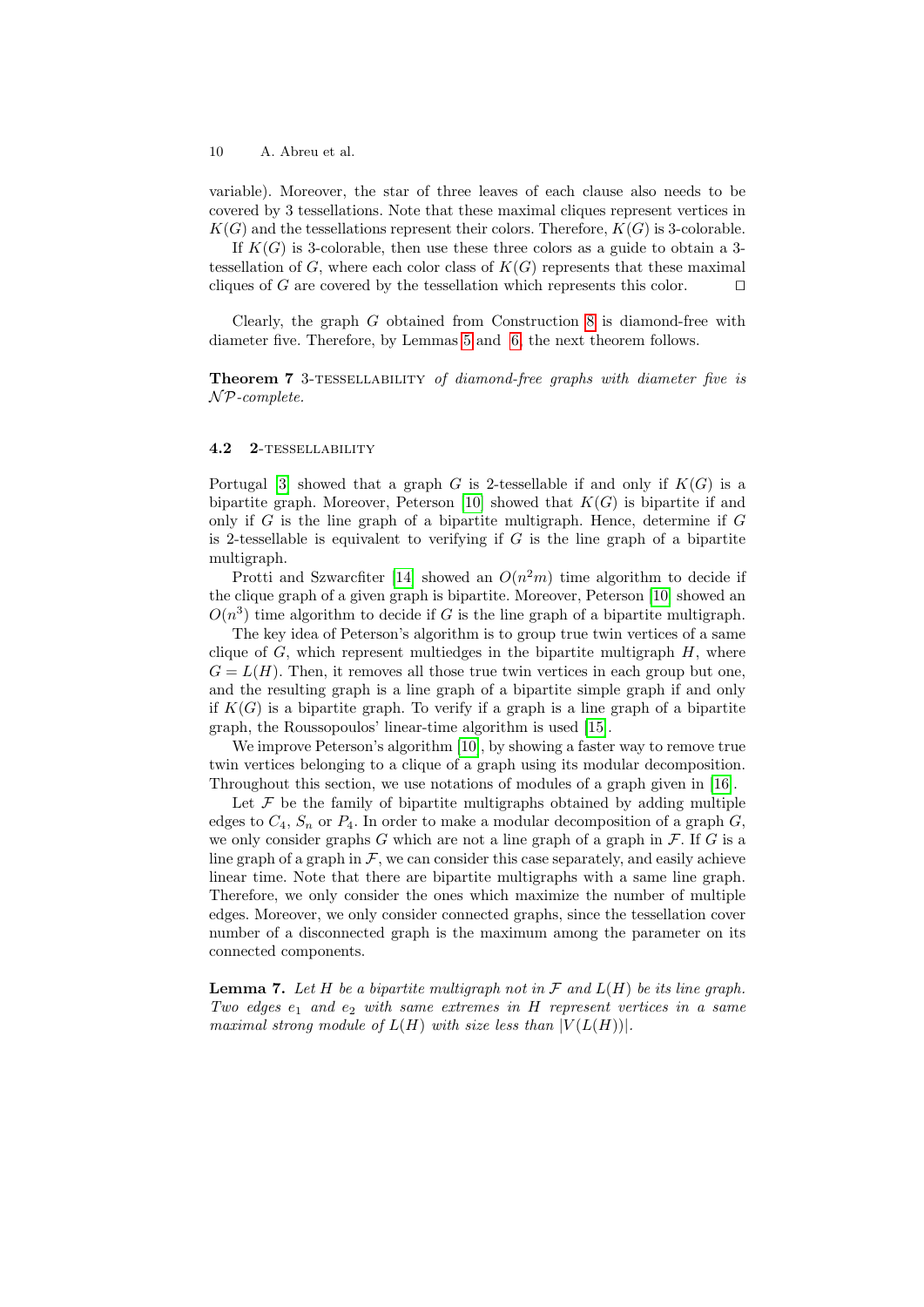**Lemma 8.** Let H be a bipartite multigraph not in F and  $L(H)$  be its line graph. Any maximal strong module in a modular decomposition of  $L(H)$  with size less than  $|V(L(H))|$  induces a clique in  $L(H)$ .

<span id="page-10-0"></span>Theorem 8 2-TESSELLABILITY can be solved in linear time.

Proof. First, we use McConnell and Spinrad's linear-time algorithm to obtain a modular decomposition of G. By Lemmas [7](#page-9-1) and [8,](#page-9-2) we know that the strong modules in any modular decomposition of a line graph of a bipartite multigraph  $H \notin \mathcal{F}$  induce cliques. Moreover, the vertices of these cliques in  $L(H)$  are related to edges of  $H$  with same extremes.

Then, we check if each of at most  $O(|V(G)|)$  strong modules induces cliques in G, which can be done in  $O(|V(G)| + |E(G)|)$ . Otherwise, we know that G is not a line graph of a bipartite multigraph. Next, we remove all true twins vertices in each strong modules but one, obtaining the graph  $G'$ . This step is related to remove all multiedges of  $H$  which share same extremes. Therefore, the graph G is a line graph of a bipartite multigraph  $H$  if the resulting graph  $G'$  is a line graph of a bipartite simple graph  $H'$ .

Finally, we use Roussopoulos' linear-time algorithm to determine if  $G'$  is a line graph, and if so, obtain its root graph  $H'$  for which  $G'$  is the line graph. Note that verifying to if  $H'$  is a bipartite graph can be done in linear time by using a breadth-first search (because the size of the root graph of  $G'$  is asymptotically bounded by the size of  $G'$ ). ).  $\Box$ 

## 5 Concluding remarks and discussion

We investigate extremal results on graph tessellation covers, which are fundamental for the development of quantum walks in the staggered model. These results help to understand the complexity of the unitary operators necessary to express the evolution of staggered quantum walks. We establish tight upper bounds for the tessellation cover number of a graph G related to  $\chi'(G)$  and  $\chi(K(G))$  and we determine graph classes which reach these extremal bounds. This study provides tools to distinguish several classes for which the t-TESSELLABILITY problem is efficiently tractable (bipartite, diamond-free K-perfect and {triangle, proper major}-free graphs) from others the problem is  $N\mathcal{P}$ -complete (planar, trianglefree, chordal (2, 1)-graphs, (1, 2)-graphs, and diamond-free graphs with diameter five). We also establish the t-TESSELLABILITY  $N\mathcal{P}$ -completeness for any fixed  $t \geq 3$ . Moreover, we improve to linear time the known algorithms to recognize 2tessellable graphs  $[3]$ , line graphs of bipartite multigraphs  $[14]$ , and graphs G such that  $K(G)$  is bipartite [\[10\]](#page-12-3). As a consequence, we establish an interesting complexity dichotomy between edge-colorability and t-tessellability: edge-COLORABILITY of planar graphs with  $\Delta \geq 8$  is in  $\mathcal{P}$  [\[17\]](#page-12-10), while t-TESSELLABILITY is  $N\mathcal{P}$ -complete (Theorem [4](#page-5-5) replacing each of the four non external triangles that shares two vertices of external triangles by  $K_4$ 's) and; EDGE-COLORABILITY of line graph of bipartite graphs is  $\mathcal{NP}$ -complete [\[18\]](#page-12-11), while t-TESSELLABILITY is in  $P$  (Theorem [8\)](#page-10-0). We have not managed yet to establish the same dichotomy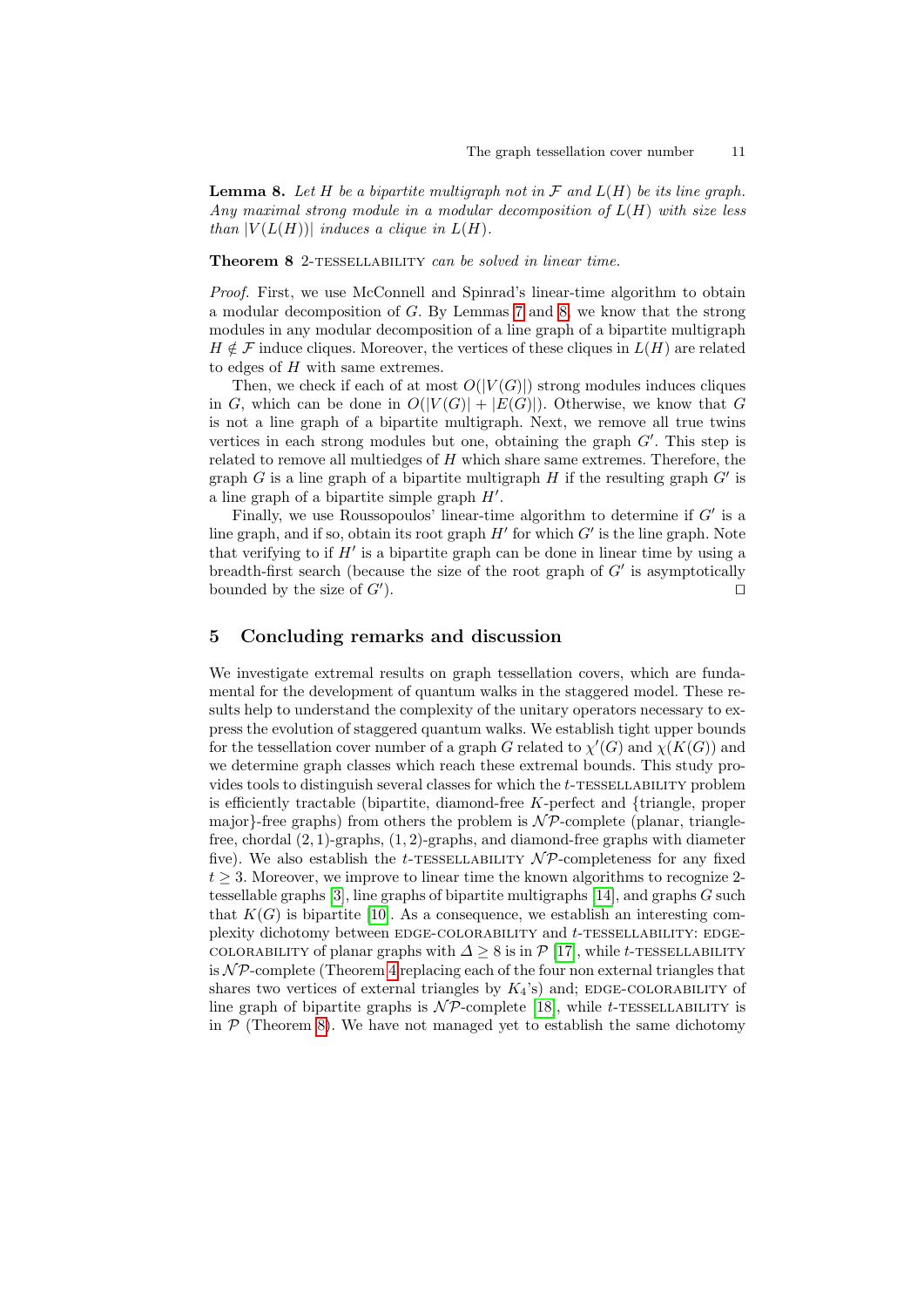to  $k$ -COLORABILITY OF CLIQUE GRAPH and  $t$ -TESSELLABILITY. We are currently trying to establish the hardness of the problem for  $(1, 1)$ -graphs (split graphs). However, the computational complexity for (0, 2)-graphs (complement of bipartite graph) is still widely open.

A question that naturally arises is whether every graph has a minimum tessellation cover such that every tessellation contains a maximal clique. Although we believe in most cases the answer is true, we have computationally found a surprising example of a graph, which is depicted in Fig. [5,](#page-11-6) with all minimum tessellation covers requiring a tessellation without maximal cliques. We are currently trying to establish an infinite family of graphs for which this property does not hold and to establish other graph classes where it holds.The computational verification was performed through a reduction from t-TESSELLABILITY problem to  $SET-COVERING problem$  (the description of  $SET-COVERING$  is available at  $[7]$ ), where the finite set is the edge set of the input graph, and the family of subsets consists of the edge subsets corresponding to all possible tessellations of the input graph. Another interesting issue is that two minimum tessellation covers may present different quantum walk dynamics. Therefore, we intend to study the different tessellation covers using the same number of tessellations, which may result in simpler quantum walks and more efficient quantum algorithms. More recently, a general partition-based framework for quantum walks has been proposed [\[19\]](#page-12-12).



Fig. 5. 3-tessellable graph. Rightmost tessellation does not contain a maximal clique.

## <span id="page-11-6"></span>References

- <span id="page-11-0"></span>1. S. Venegas-Andraca, Quantum walks: a comprehensive review, Quantum Inf. Process 11 (5) (2012) 1015–1106.
- <span id="page-11-1"></span>2. R. Portugal, R. A. M. Santos, T. D. Fernandes, D. N. Gonçalves, The staggered quantum walk model, Quantum Inf. Process 15 (1) (2016) 85–101.
- <span id="page-11-2"></span>3. R. Portugal, Staggered quantum walks on graphs, Phys. Rev. A 93 (2016) 062335.
- <span id="page-11-3"></span>4. A. Abreu, L. Cunha, T. Fernandes, C. de Figueiredo, L. Kowada, F. Marquezino, D. Posner, R. Portugal, Bounds and complexity for the tessellation problem, Mat. Contemp. (accepted), (2017).
- <span id="page-11-4"></span>5. J. L. Szwarcfiter, A survey on clique graphs, in: Recent Advances in Algorithms and Combinatorics, Springer, New York, 2003, pp. 109–136.
- <span id="page-11-5"></span>6. D. West, Introduction to Graph Theory, Pearson, 2000.